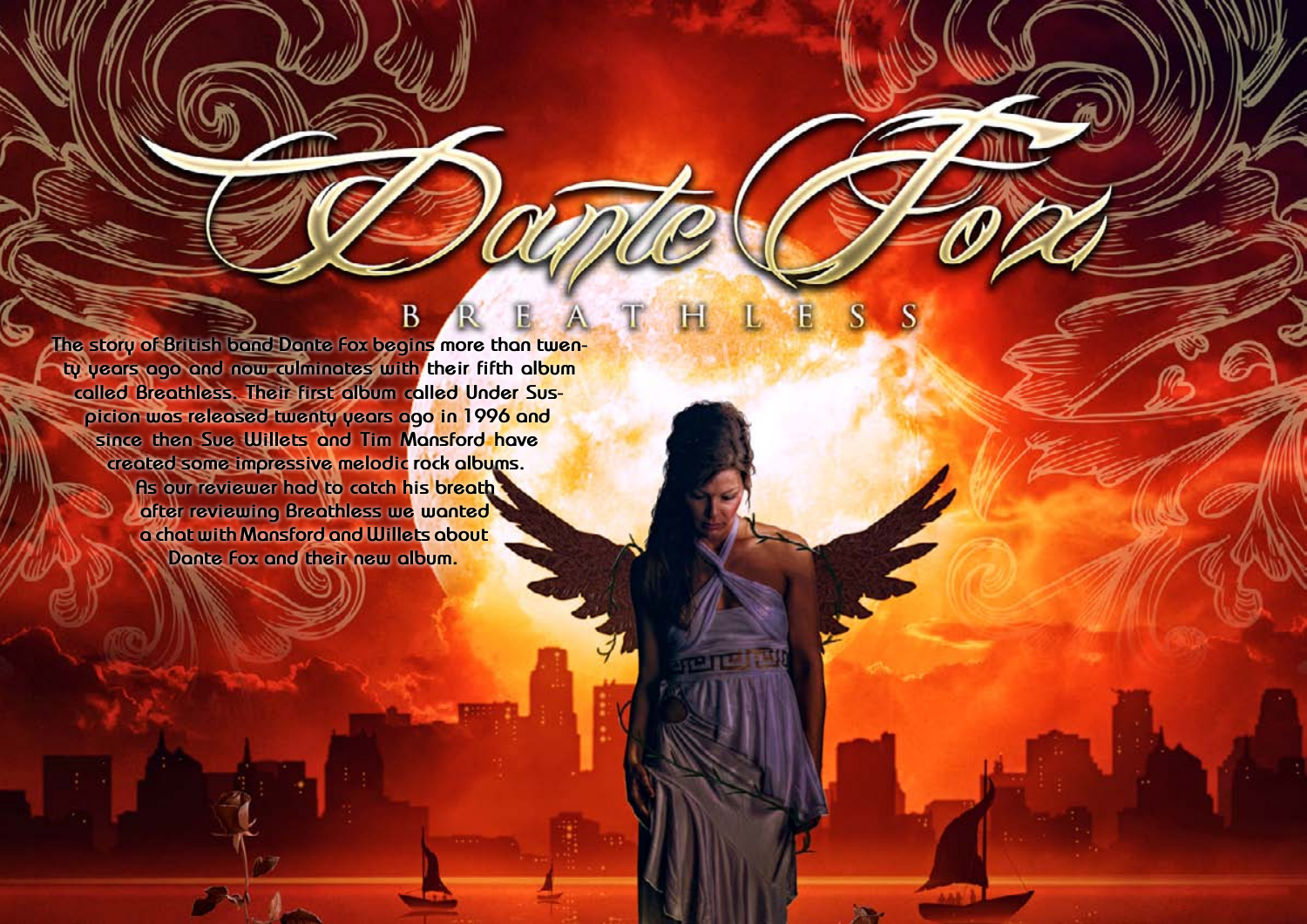

written by daniel källmalm photos: dante fox promo photos published on 2016-09-07

- I think this album is a bit more commercial, it is probably not as epic orientated as the last one that had a rather pompy sevenminute title track. This album is more oriented around single type tracks with hooks, lots of melodies that sort of thing.

Is how Tim Mansford explains when asked about "Breathless" the new album where they are looking for a more hit based album, which is something we touched on in our review as well. They want to break through commercially as much as possible and Mansford explains that they have been close to that before.

- We have always made commercial type songs with hooks;

back in 1996 we were a pop-rock type duo with a biting guitar sound and very melodic lead vocals. That is where we started, we moved away from that over the years as you follow your influences and what is true to you at the time. I think that with this album we have come back to our original influences with hook-ridden melodic rock expertly sung by Sue but we still got a little bit of hard rock in there too.

They think it is their best album so far as it has something for everyone with anthemic songs, more progressive ones and the for Dante Fox always important ballads.

- My favourite song would be *Breathless*, the title track; I think it has a great almost American hair metal guitar-riff, I think the verse is very moody and its got a great chorus and I really like playing

the solo on that one.

The band knows they have put together a strong album but no album does well without some interest from the fans and according to Mansford the fan interest has been excellent so far (the interview was done a few days before the album's release). Something that could be down to the band working with a record label again (AOR Heaven), the last album they produced themselves, they describe it as a breath of fresh air working with a label again.

- They have created quite a buzz around the album, especially in Europe. We knew we had a good following in the UK anyway and now Europe seems like it is going really well.

So the interest is good but what about the critics, have they gotten

any good reviews other than the one Hallowed wrote?

- Most of it has been really good like eight or nine out of ten, there was one from a power metal website that maybe wasn't so positive but I don't think we fit that genre very well, but apart from that everything has been great.

## **Rock 'n' Roll Lifestyle**

Breathless means that they in twenty years they have come full circle and returned to their musical roots. Those roots were on the debut "Under Suspicion" saw the light of day in 1996 and since better than everyone else but then that along with "Breathless" they have released five albums. Five albums in twenty years isn't a high release tempo so why haven't we heard more from Dante Fox over these years?

- First of all, I think music has

become a bit of a commodity if I am honest. Back in the day when you released an album it was a very special affair and you even toured with it for a good year to get the most of it – especially when putting a lot of work into writing and recording it.

Mansford seems to think that there is less care and love going into the albums these days and judging by the averages around the music business I wouldn't say that he is wrong in that assumption.

- I am not saying that we are we like to put a lot of time and effort to record it correctly with expert production. None of the albums are made on PCs, with drum machines and samples; it is pretty much the band playing in a good recording studio.

But it is not the time and effort in the studio that accounts for the relatively few albums during the career, they toured a lot following the first albums and then had a break in the early 2000s, a five year break around that time and after the comeback album "Under the Seven Skies" they spent four years preparing the next album. Sue points out that their regular jobs takes quite a bit of time as well.

- Music is always the first love and the day-job pays for the albums and the rock 'n' roll kind of lifestyle.

And with a rock 'n' roll lifestyle comes touring and stage performances and the band has already played the new material at one small show on a smaller festival where they did a few new songs that all went down really well